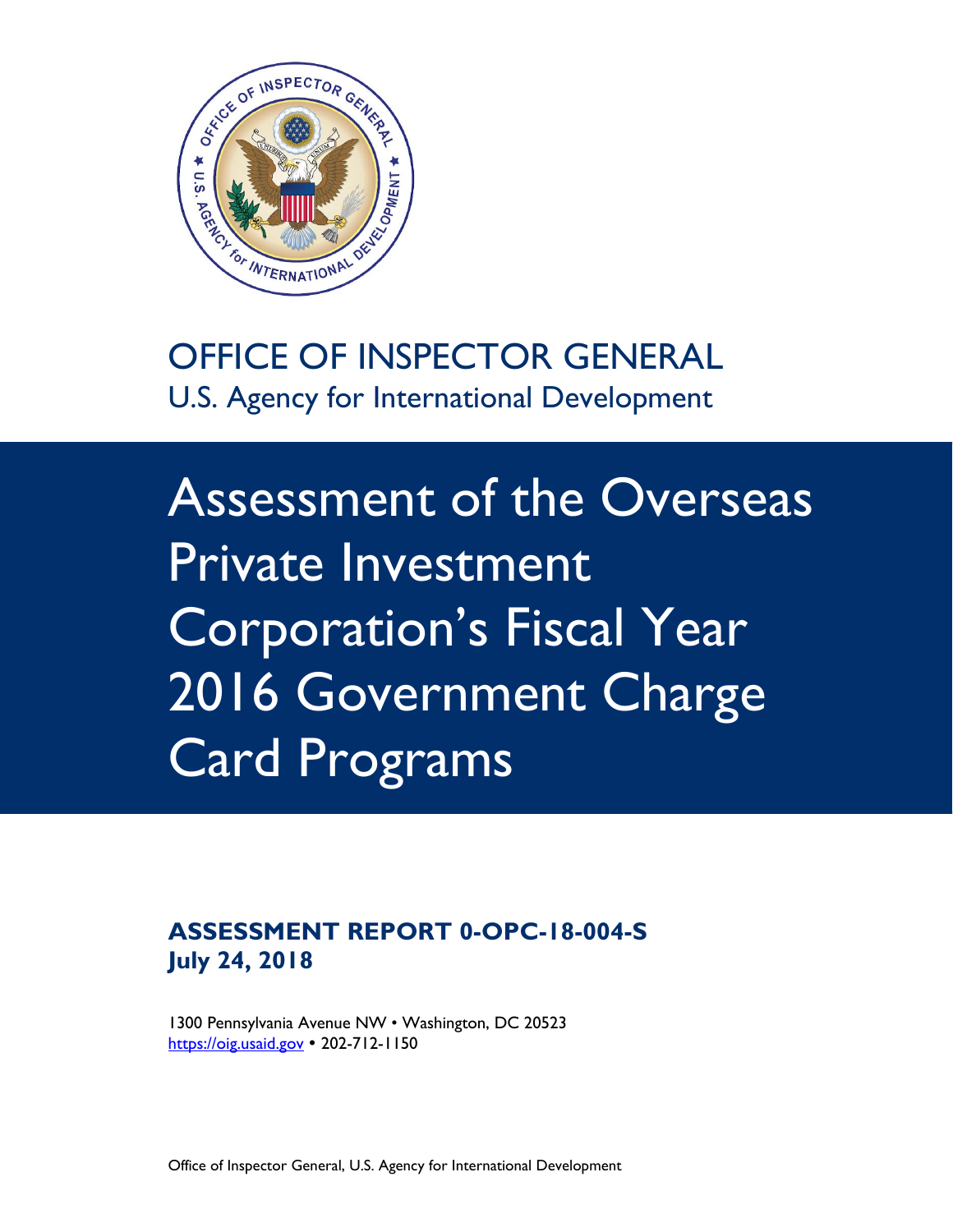The Office of Inspector General provides independent oversight that promotes the efficiency, effectiveness, and integrity of foreign assistance provided through the entities under OIG's jurisdiction: the U.S. Agency for International Development, U.S. African Development Foundation, Inter-American Foundation, Millennium Challenge Corporation, and Overseas Private Investment Corporation.

### **Report waste, fraud, and abuse**

**Overseas Private Investment Corporation Hotline** Email: [opichotline@usaid.gov](mailto:opichotline@usaid.gov) Phone: 202-712-1023 or 800-230-6539 Mail: USAID OIG Hotline, Attn: OPIC Hotline, P.O. Box 657, Washington, DC 20044-0657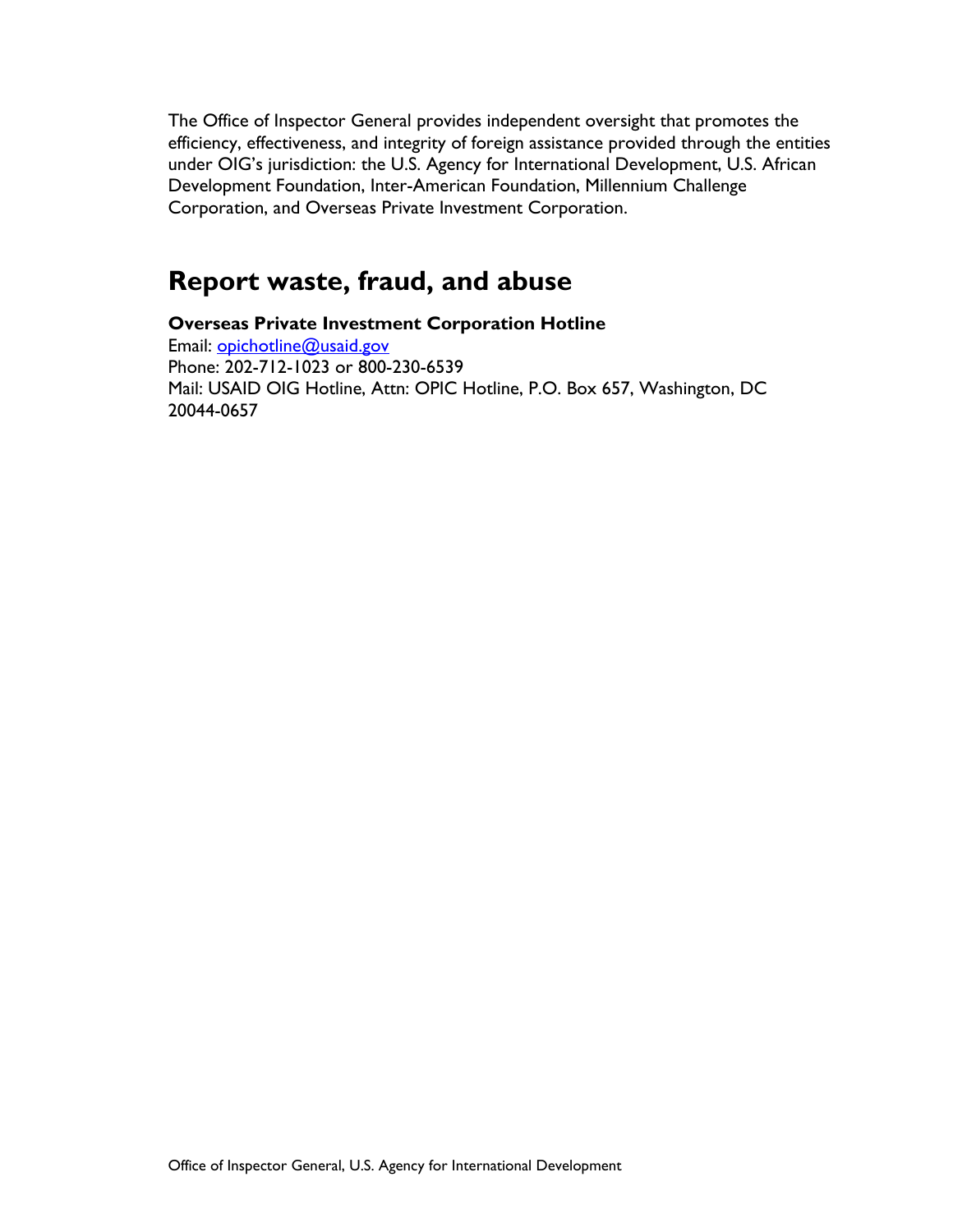

#### **MEMORANDUM**

DATE: July 24, 2018

- TO: Overseas Private Investment Corporation, Senior Administrative Counsel, Genevieve Stubbs
- FROM: Deputy Assistant Inspector General for Audit, Alvin Brown /s/
- SUBJECT: Assessment of the Overseas Private Investment Corporation's Fiscal Year 2016 Government Charge Card Programs (0-OPC-18-004-S)

This memorandum transmits the final report on our assessment of the Overseas Private Investment Corporation's (OPIC) fiscal year 2016 Government charge card programs. Our objective was to determine the level of risk of illegal, improper, or erroneous purchases and payments in OPIC's Government charge card programs. In finalizing the report, we acknowledge your informal comments and agreement with the draft.

We do not make any recommendations.

We appreciate the assistance you and your staff extended to us during this assessment.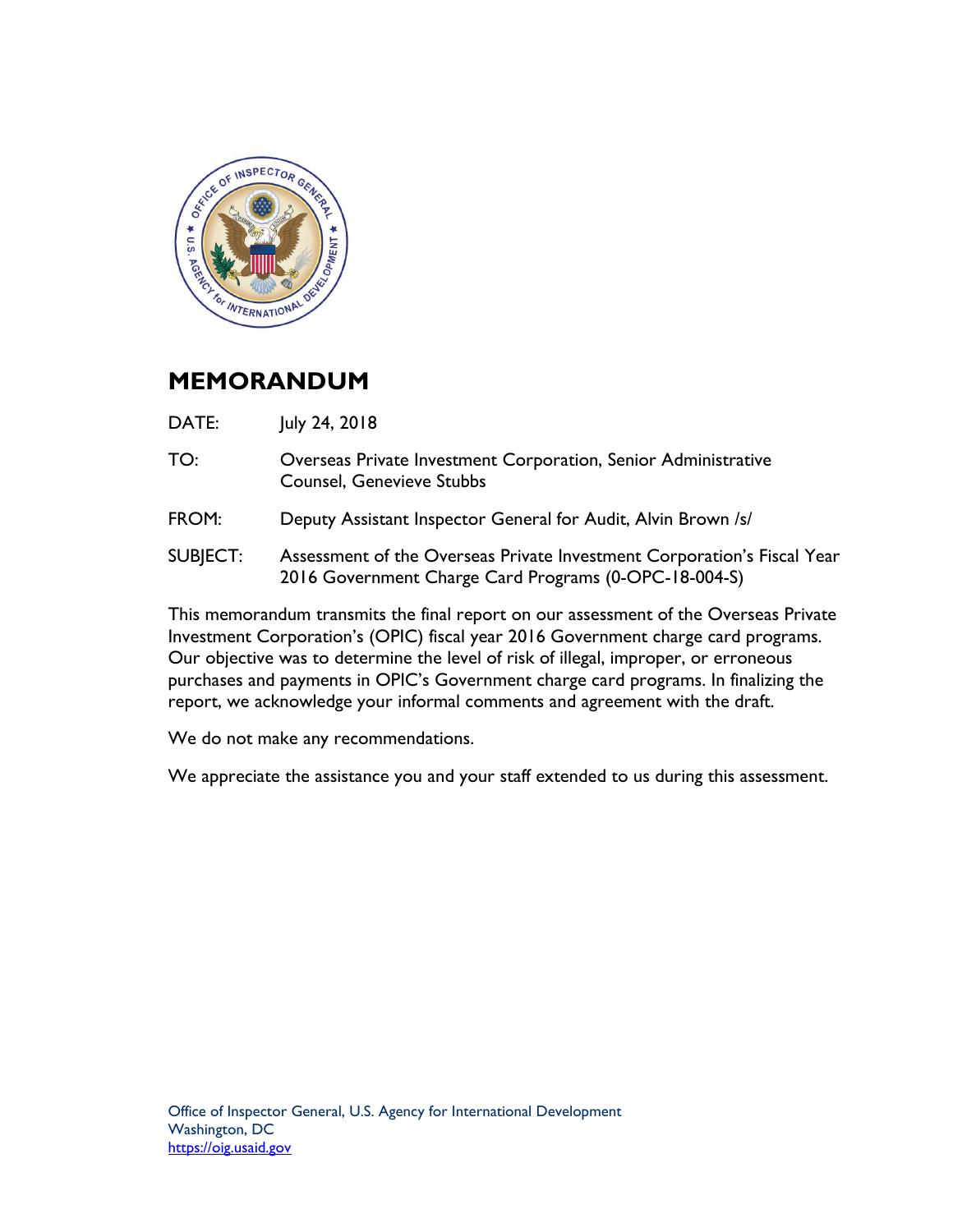# **ASSESSMENT RESULTS**

Under the Government Charge Card Abuse Prevention Act of 2012 (the Charge Card Act), Public Law 112-194, USAID's Office of Inspector General (OIG) is required to conduct periodic risk assessments of OPIC's purchase card,  $^1$  $^1$  travel card,  $^2$  $^2$  centrally billed account,<sup>[3](#page-3-2)</sup> and convenience check programs to analyze the risks of illegal, improper, or erroneous purchases and payments. Based on the results of the risk assessment, OIG must then determine the scope, frequency, and number of periodic audits or reviews of Government charge card programs.

Additionally, per the Charge Card Act, inspectors general are required to conduct periodic audits or reviews of travel programs of their respective agencies with more than \$10 million in travel card spending.

The objective of this risk assessment was to determine the level of risk of illegal, improper, or erroneous purchases and payments in OPIC's Government charge card programs. We determined the level of risk for the charge card programs was low for the following reasons.

- Based on our understanding and review of the internal control structure, which includes the policies and procedures management has implemented to issue charge cards, monitor spending, and comply with the reporting requirements of the Charge Card Act in effect during fiscal year (FY) 2016, we found the required controls were in place.
- Our review of OPIC's charge card management plan for FY 2016 found that it was in compliance with the Office of Management and Budget (OMB) Circular A-123 and OMB Memorandum M-13-21 and was submitted before the January 31, 2017, deadline established in the OMB memorandum.
- No open recommendations or any recommendations closed in FY 2016 were related to Government charge card programs.

We evaluated the data below to assess the risk level associated with OPIC's charge card programs and to determine whether OPIC exceeded the \$10 million travel card spending threshold.

<span id="page-3-0"></span><sup>&</sup>lt;sup>1</sup> OPIC issues purchase cards through the General Services Administration's SmartPay program, in which OPIC contracts with a commercial bank to provide purchase card services.

<span id="page-3-1"></span> $2$  OPIC uses travel charge cards. The travel charge cards can only be used for authorized travel and related expenses such as transportation, lodging, and meals.

<span id="page-3-2"></span><sup>&</sup>lt;sup>3</sup> The OPIC centrally billed account, part of the travel charge card program, is used mainly to charge expenses for airline tickets for employees on official travel directly to OPIC for payment.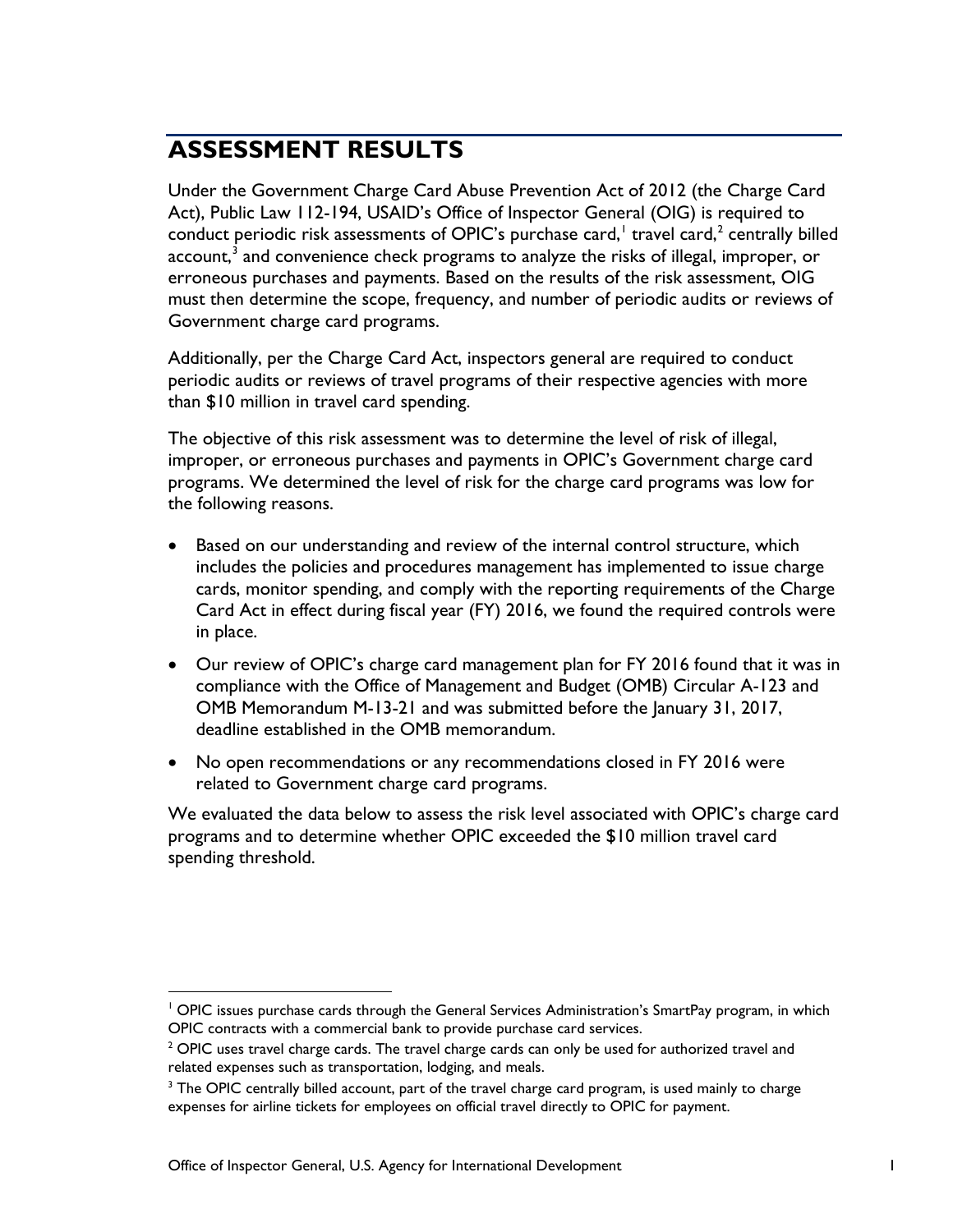| Category                     | <b>Purchase</b><br>Cards | <b>Travel Cards</b> | <b>Centrally</b><br><b>Billed</b><br><b>Account</b> | <b>Convenience</b><br><b>Checks</b> |
|------------------------------|--------------------------|---------------------|-----------------------------------------------------|-------------------------------------|
| Dollar value of transactions | \$687.841                | \$4,530,215         | \$18,546                                            | \$27,745                            |
| Number of transactions       | 944                      | 9.664               | 46                                                  | 166                                 |
| Number of cardholders        |                          | 227                 |                                                     |                                     |

#### *OPIC FY 2016 Government Charge Card Data*

Source: JP Morgan Chase Payment Net System. Data extracted by Ralph Newsome.

These data showed that OPIC did not exceed the \$10 million threshold for travel card spending which triggers an audit or review. Therefore, OIG will not conduct a review or an audit of the travel card program.

Further, we determined the overall level of risk was low for the charge card programs and do not recommend that an audit or review be conducted at this time.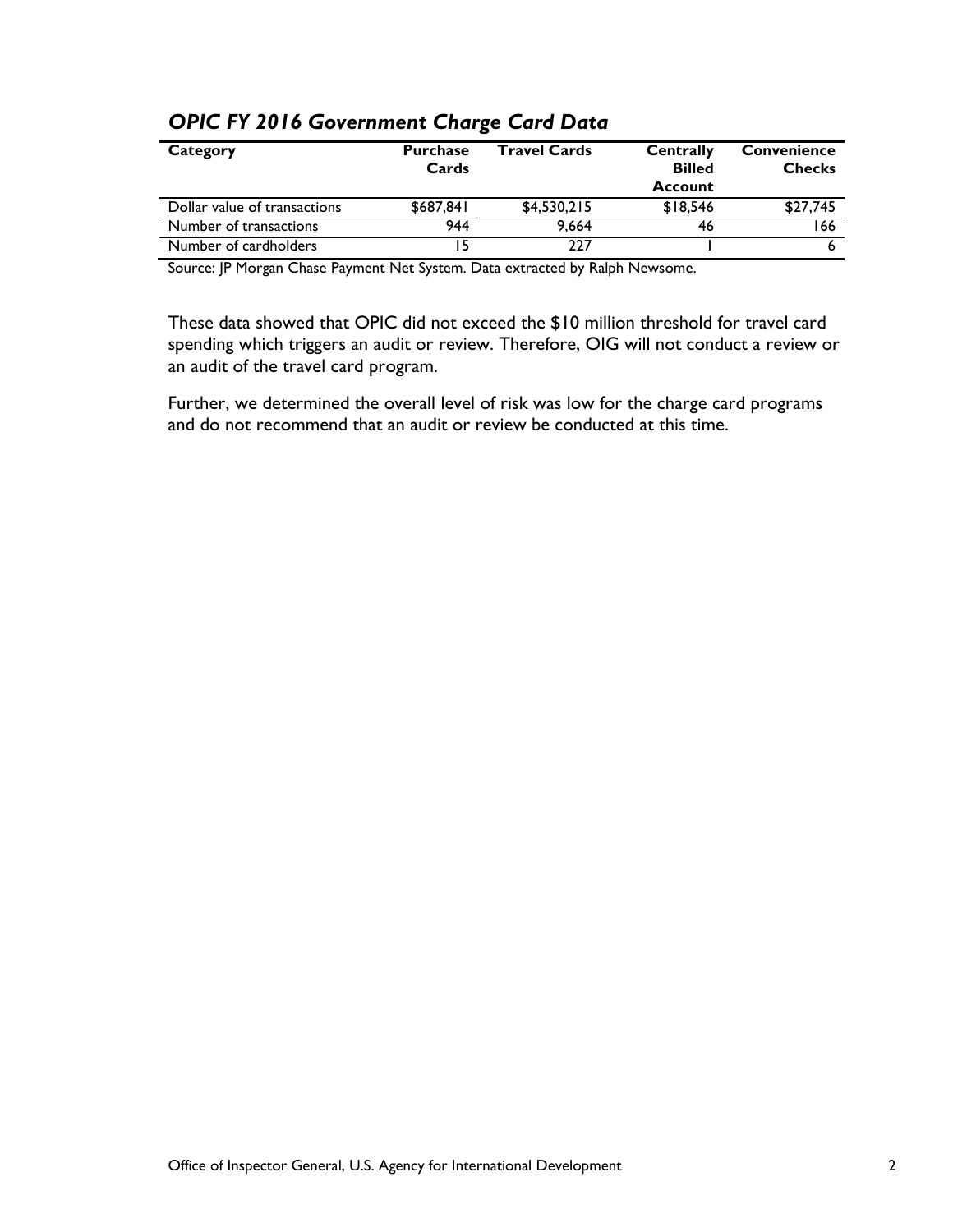## **APPENDIX A. SCOPE AND METHODOLOGY**

We conducted this assessment from January 2017 through June 2018 following internally established OIG policies that govern the planning, conducting, and reporting of this work product. Those policies require that the assessment team is competent and independent, conducts its work using reasonable care, and follows established quality control procedures. Those policies also require that we obtain sufficient, appropriate evidence to provide a reasonable basis for our findings and conclusions in accordance with our assessment objective. We believe that the evidence obtained provides that reasonable basis.

Our objective was to determine the level of risk of illegal, improper, or erroneous purchases and payments in OPIC's Government charge card programs for FY 2016.

To conduct the risk assessment, we performed the following work in Washington, DC:

- Interviewed OPIC staff to gain an understanding of the policies and procedures management has implemented to issue charge cards, monitor spending, and comply with the reporting requirements of the Charge Card Act.
- Reviewed the Charge Card Act, OMB Memorandum M-13-21, and other applicable laws and regulations.
- Reviewed policies and procedures in effect during FY 2016 to determine whether any controls might be ineffective or not implemented.
- Determined the number of Government charge cards issued to OPIC employees and the number of centrally billed accounts in FY 2016.
- Obtained and reviewed travel card, purchase card, centrally billed account, and convenience check transaction data for FY 2016.
- Obtained and reviewed OPIC travel card dollar-value spending data for FY 2016 to determine whether that spending reached the threshold for OIG conducting an audit or review of OPIC's travel card program.
- Reviewed the work performed during the FY 2016 Federal Information Security Management Act (FISMA) audit to assess the reliability of the disbursement data.
- Obtained and reviewed the FY 2016 charge card management plan.
- Inquired about any open recommendations or recommendations that were closed in FY 2016 related to Government charge card programs.
- Using these data, assessed the likelihood of illegal, improper, or erroneous purchases and payments.